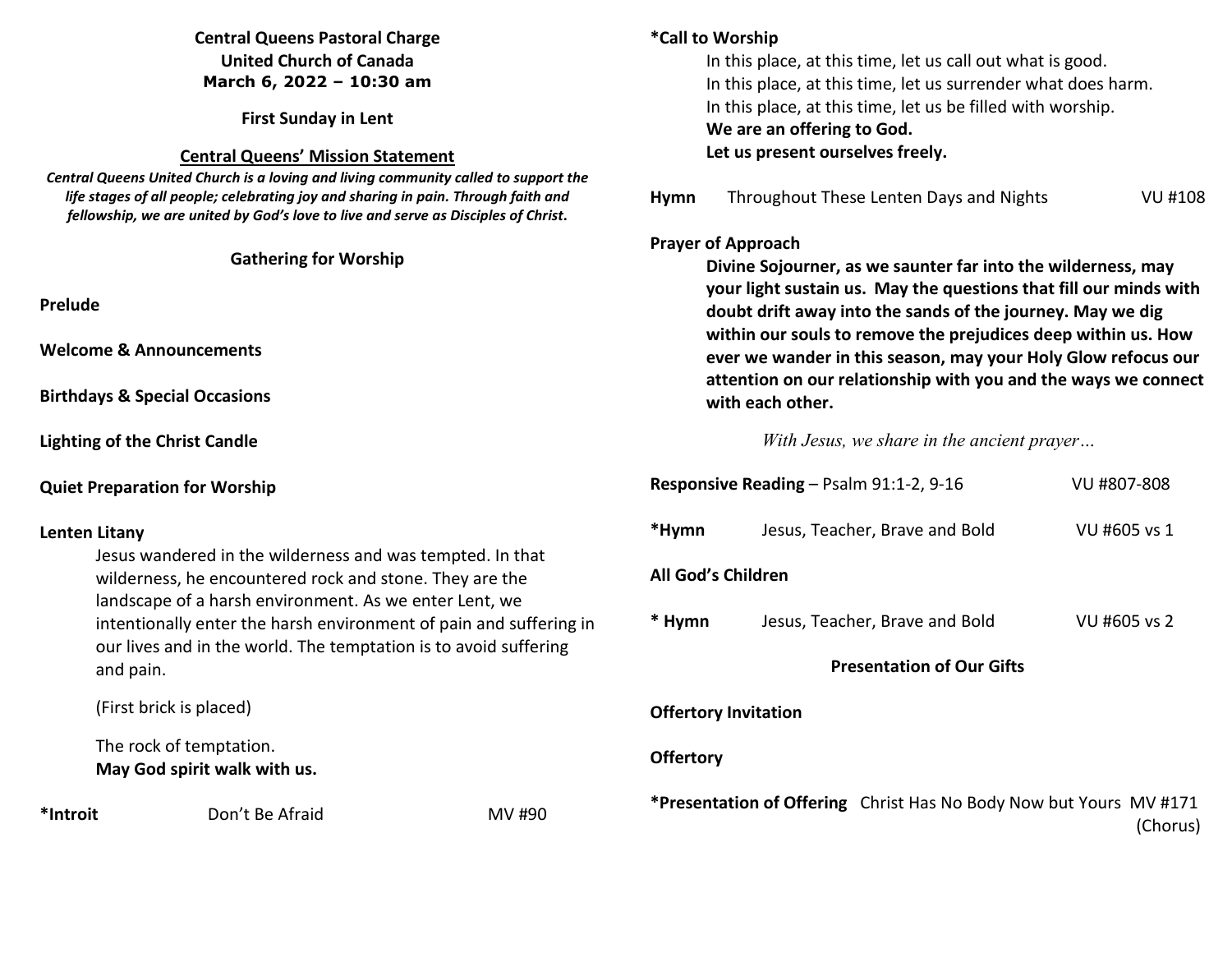## **\*Offertory Prayer**

**Not by magic, but through the generosity of your people do stones become bread, O God. Not by gathering power to ourselves, but through serving others do we find the purpose of our lives. Not by upfront guarantees, but through trusting and risking do we live faithfully.** 

**Thank you, God, for these wilderness lessons, in Jesus' name. Amen** 

*John Moses - Gathering-Lent, Easter 2016 , Page 33* 

**Listening for the Word** 

#### **Sacred Scripture**

 **Deuteronomy 26:1-11 Luke 4:1-13** 

**Anthem Sarah Weeks** 

**Sermon** 

**Reflective Music Selection** 

**Prayers of Thanksgiving and Intercession** 

## **Responding to the Word**

**\*Hymn** Lead On, O Cloud of Presence VU #421 **\*Benediction** \***Choral Benediction** Peace Be With You MV #215**Postlude** 

 **\*** Please stand as you are able

**Ministers All of us ClergyClergy Careg Davis**<br>Office Hours Tuesday, Wedn Tuesday, Wednesday & Thursday 9 am – 12 pm

Office Phone 902-964-2291 Email minister@cquc.ca

**Ministry of Music**Phone 902-786-9222

 **Kirk Neville**Website https://cquc.ca/index.htm

Email nevillejk@hotmail.com

### **Church Office**

Office Hours

Wednesday & Thursday 9 am – 12 pm Phone 902-964-2221 Email office@cquc.ca

**A Warm Welcome to All** – We are delighted you've joined us. May God's word today strengthen your faith, inspire curiosity and learning, and motivate your service of others. All are welcome.

**Today's Bulletins** are placed in loving memory of Denis Lajeunesse. Lovingly remembered by Lois, Robin, Lynne, Paula & families.

## **Life and Work of Our Church**

**Greg's Office Hours:** Tuesday, Wednesday and Thursday from 9 am – 12 pm. If anyone is in the hospital or would like a visit from Greg, please call him at 902-964-2291. If you wish to meet with Greg outside the scheduled hours, please call 902-964-2291 or email minister@cquc.ca for an appointment.

**In-Church Services:** Registration and masks are **required**. To register, please call 902-964-2221 or email office@cquc.ca. If you are registering **after Thursday morning**, please text or call Velda at 902-940-7674. Thank you.

**Election of Elders** –Election of Elders are being held until next Sunday, March  $13<sup>th</sup>$ . Be sure to pick up your ballot and deposit it in the silver box in the foyer. Thank you.

**E-Transfers** – Central Queens United Church is set up to accept E-Transfers. If you wish to give your offerings through E-Transfer, please send via email to veldabertram@gmail.com.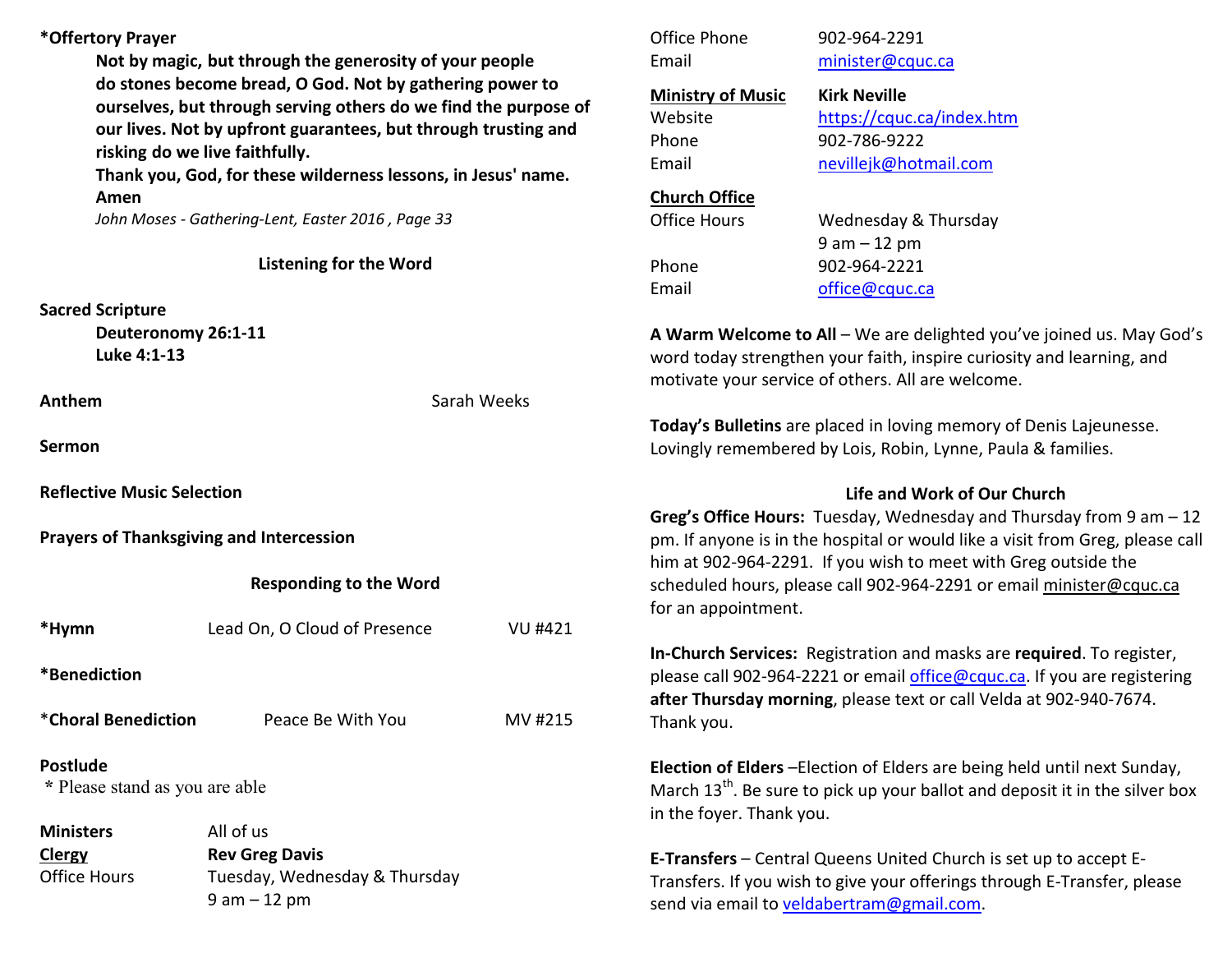**Official Board Meeting** will be held next Thursday, March 17<sup>th</sup>, at 7 pm.

**Broadview** (formerly Observer) – To renew your subscription of Broadview or for a new subscription, please contact Velda at 902-940-7674. Subscription cost is \$25 for one year.

**Annual Reports** – If you have not picked up a copy of the Annual Report, there are some available on the table at the back of the sanctuary.

**FundScrip** – Janet will be placing an order today. The next order date will be Sunday, March 20<sup>th</sup>. You can reach Janet Howes by email (jhowes1969@gmail.com) or by phone or text (902-393-1527). Etransfers accepted.

**Sunday Worship Cancellations** – In the event of inclement weather, an announcement will be made by radio on Ocean 100 by 9 am. It will also be posted on our website and Facebook page.

**Weekly Bulletins** can be sponsored by you in celebration or remembrance of a loved one. There is a signup sheet on the table at the back of the sanctuary. Cost is \$20.00.

**Bookworms United** – Due to the stormy weather, Bookworms United has been rescheduled to this *Wednesday, March 9th ,* at 10:30 am in the church parlour. Discussion will be on the books **The Splendid and The Vile** by Eric Larsen and **Fight Night** by Miriam Toews. The next book for discussion will be **Five Little Indians** by Michelle Good, a book about residential school survivors, available at Indigo and also on the Canada Reads shortlist. Learn more about it on the CBC Canada Reads website. Bookworms United next meeting will be on Wednesday, March 23<sup>rd</sup>. For more information, please contact Liz Spangler at spangler@upei.ca.

**Bulletin Deadline** – Deadline for items to be placed in the bulletin is **Wednesday** evening. Bulletin items can be emailed to office@cquc.ca.

**Mission & Service** – There has been a rising number of Canadian families who can't make ends meet. Since COVID struck, visits to Canadian food banks have climbed 20 percent. Already, over 33 percent of food bank users are children. In 2022, food prices are predicted to rise another 5 to

7 percent. Let's do more to support our friends and neighbours living in Canada. Support families by giving the gift of a meal through our Mission & Service partners. A gift of just \$25 will provide a family of four with a warm, nutritious meal. \$50 will support a family with two meals. \$175 will ensure a family can eat a good, healthy meal every day of the week. Make a gift today at www.canadahelps.org!

#### **Community News**

 **Central Queens Funeral Co-Op Annual Meeting** will be held on Saturday, March 26<sup>th</sup>, at the funeral home (2538 New Glasgow Rd-Rte 224). Open House from 1:00 - 2:00 pm. Meeting to begin at 2:00 pm. Everyone welcome. 902-964-2886. Storm date will be Saturday, April 2<sup>nd</sup>, at 2:00 pm.

#### **PEI Summer Music Academy**

#### **www.peisummermusic.ca**

 The PEI Summer Music Academy is a high quality summer music program that focuses on celebrating the creative arts, with a focus on music. This camp was created to provide an affordable and accessible summer camp option for families who love music and the creative arts. The PEI Summer Music Academy offers days filled with group singing, music games, ukulele instruction, and learning about different musical instruments. Students are exposed to visual art activities, organized active and outdoor play, as well as daily group lessons in musical theatre. At the end of each week, students demonstrate their newfound skills with a featured Friday afternoon Showcase Performance.

Open to students ages 5-14, the 2022 program has added an additional week! Join us Monday July 11 - Friday July 15 and/or Monday, July 18- Friday, July 22 for camp located at the beautiful Mount Academy, a premier private school in Charlottetown. Students are guaranteed to enjoy fun-filled days of musicmaking as well as creative and active play in an environment that allows each student to shine!

Spaces are limited - be sure to register early! Visit peisummermusic.ca for more information and online registration.

The PEI Summer Music Academy will also be hiring camp counsellors, full or part time hours are available. Please visit

https://www.peisummermusic.ca/camp-counsellors for more information and to apply.